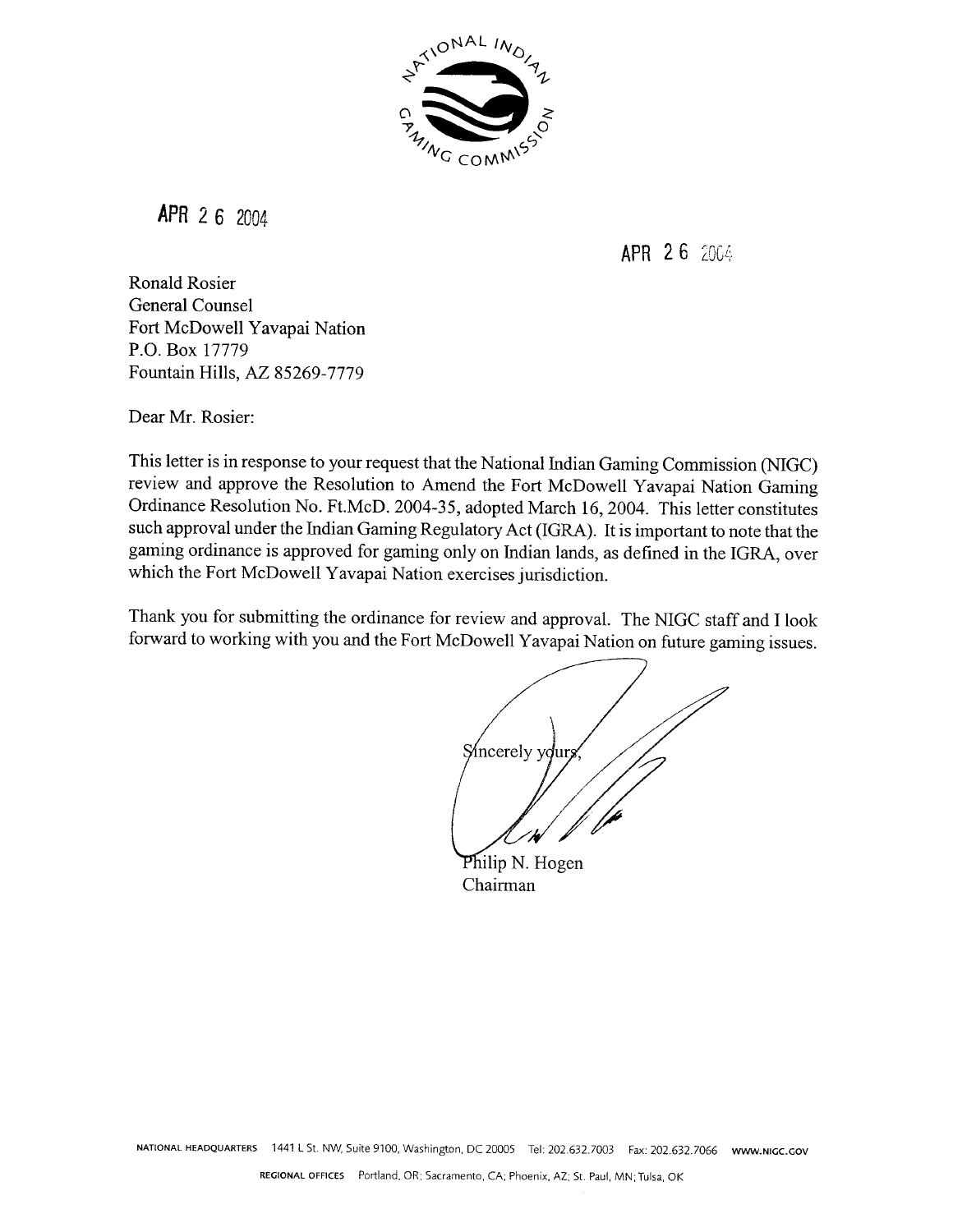

Fort McDowell Yavapai Nation

P.O. Box 17779, Fountain Hills, AZ 85269 Phone (480) 837-5121 Fax (480) 837-1630

<del>2000000</del> President Raphael Bear Vice President Bernadine Boyd Treasurer Pamela Mott-Andreas Council Member Owen Doka Council Member Gwen Bahe

RESOLUTION TO AMEND THE FORT MCDOWELL YAVAPAI NATION GAMING ORDINANCE.

Resolution No. Ft.McD. 2004-  $35$ 

 $\vec{r}_{5}$ 

WHEREAS, The Fort McDowell Yavapai Nation Tribal Council ("Tribal Council") is the governing body of the Fort McDowell Yavapai Nation ("Nation"); and

WHEREAS, the Tribal Council is authorized to enact and enforce ordinances regulating gaming activities; and

WHEREAS, the Nation has entered into a Gaming Compact with the State of Arizona; and

WHEREAS, the Compact requires specific provisions be included in the Nation's Gaming Ordinance; and

WHEREAS, the Tribal Council deems the amendments, as contained herein, to the Gaming Ordinance to be in the best interest of the Nation, its membership, and its relationship with the State of Arizona.

NOW THEREFORE BE IT RESOLVED, that the Gaming Ordinance of the Fort McDowell Yavapai Nation be amended by adding the subsection  $13(0)$ , as listed below, to Section 13 Prohibited Acts to the current Gaming Ordinance.

> Fort McDowell Yavapai Nation Gaming Ordinance Section 13 Prohibited Acts

Section 13(0) Prohibited Financial Services in Gaming Facilities:

- Locating an automatic teller machine (ATM) adjacent to, or in close proximity  $\mathbf{1}$ . to, any Gaming Device;
- $2.$ Locating in a Gaming Facility an ATM that accepts electronic benefit transfer (EBT) cards issued pursuant to a state or federal program that is intended to provide for needy families or individuals;
- Accepting checks or other non-cash items issued pursuant to a state or federal  $3<sub>1</sub>$ program that is intended to provide for needy families or individuals; and
- The Gaming Facility Operator from extending credit to any patron of a Gaming  $4.$ Facility for Gaming Activities.